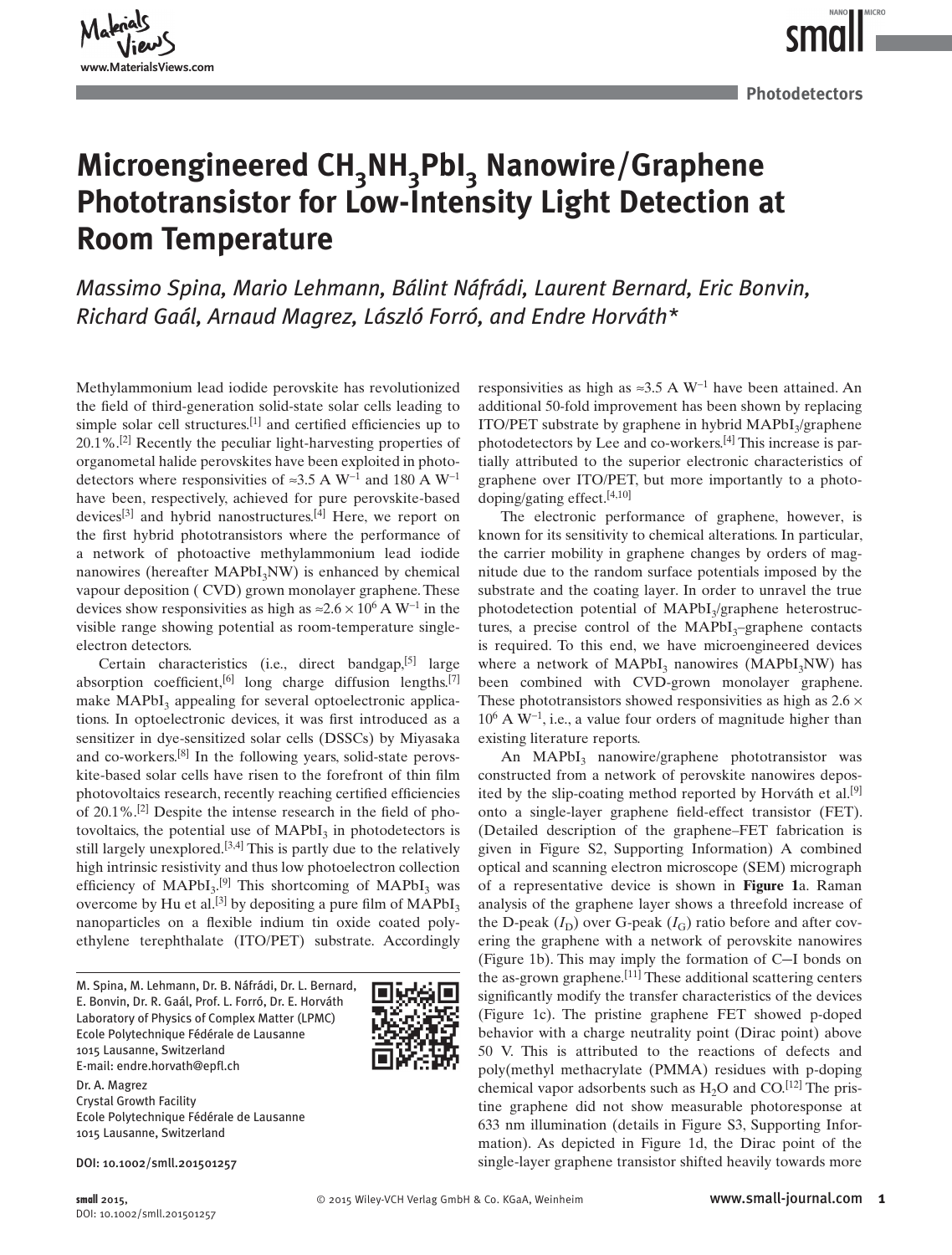### communications





Figure 1. a) Combined optical and SEM image of a representative device showing a random percolating network of MAPbI<sub>3</sub>NWs. b) Raman spectra of the graphene before (paler line) and after (darker line) the deposition of the MAPbI<sub>3</sub> nanowires (spectra are vertically shifted for clarity). c) Transfer characteristic of a representative device without illumination, before (paler line) and after (darker line) the deposition of the network of MAPbI<sub>3</sub> nanowires. d) Dirac cone scheme of the graphene before (paler line) and after (darker line) the hybridization. Note, that the pristine graphene FETs did not show measurable photocurrent under the illumination with 633 nm and 42.5 nW mm<sup>-2</sup>.

positive voltages after the slip-coating of  $MAPbI<sub>3</sub>$  nanowires from DMF solution indicating a significant chemical doping of graphene by MAPbI<sub>3</sub>. Additionally, the charge carrier mobility of graphene was lowered by a factor of 10 as a consequence of  $MAPbI<sub>3</sub>NW$  deposition indicating the appearance of a significant random potential at atomic length scales on the MAPbI<sub>3</sub>NW/graphene interface. As we will show, both of these two decrease the responsivity.

 The device photoelectrical response was tested under broadband illumination conditions using a halogen lamp coupled with a monochromator with intensities at 633 nm from 3.3 pW (0.65 nW mm<sup>-2</sup>) to 212.5 pW (42.5 nW mm<sup>-2</sup>) (schematic representation shown in **Figure 2** a). Under light illumination, electron-hole pairs were generated in the  $MAPbI<sub>3</sub>$ nanowires and separated by the internal electric field due to the work function mismatch between graphene and the perovskite nanowire network; analogous to what was reported by Konstantatos et al. for the graphene/PbS junction.<sup>[13]</sup> Positive charge carriers were injected into the graphene while the negative charges accumulated in the nanowires acted as an additional light tunable gate that further decreased the Fermi energy of graphene. $[3,14]$  (Figure 2b).

 Wavelength-dependent photocurrent measurements (spectral sensitivity) revealed a central role of MAPbI<sub>3</sub>NWs in the photon-induced carrier generation (Figure 2c and Figure S6, Supporting Information). The photocurrent generation is observed in the wavelength range characteristic for the band structure (onset  $\approx$ 770 nm,  $\approx$ 1.6 eV) of MAPbI<sub>3</sub>. The number of photoinduced charge carriers increases

proportionally with the applied drain voltage without any sign of saturation, at all measured incident light intensities (Figure 2d). We estimate the responsivity of the hybrid device to be as high as  $2.6 \times 10^6$  A W<sup>-1</sup> at  $V_D = 10$  mV and 3 pW. According to the authors' knowledge, at present, this champion device has the highest responsivity values among perovskite-based photodetectors. Considerably, the observed value is seven orders of magnitude higher than that of the commercially available Si detectors (0.6 A  $W^{-1}$ ) and four orders of magnitude higher than the responsivity of hybrid graphene/MAPbI<sub>3</sub> nanoparticles photodetector reported very recently.<sup>[4]</sup> We attribute this enormously enhanced responsivity to engineering the contact between the  $MAPbI_3NW$ sensitizer and the graphene electrode by synthetizing a  $MAPbI<sub>3</sub>$  nanowire network.

 Now we turn to the discussion of the limiting factors of the responsivity and comment on further possibilities to improve the responsivity of MAPbI<sub>3</sub> nanowire/graphene photodetectors. It is widely accepted that the charge collection efficiency is one of the most critical parameters in photodetectors.<sup>[15]</sup> Overall, the recombination losses can be often directly correlated to the transit time, hence the channel length of the device and the electric field used to extract the photogenerated charges from the device. Here, we tested the photoelectrical response of about 20 devices with different channel lengths (ranging from 10 to 120 µm) under a 633 nm red laser illumination of 2.5 W  $cm^{-2}$ . For a fixed source-to-drain electric field of 8 V cm<sup>-1</sup>, the photoresponse of the devices was about 10 times higher when their dimensions were five times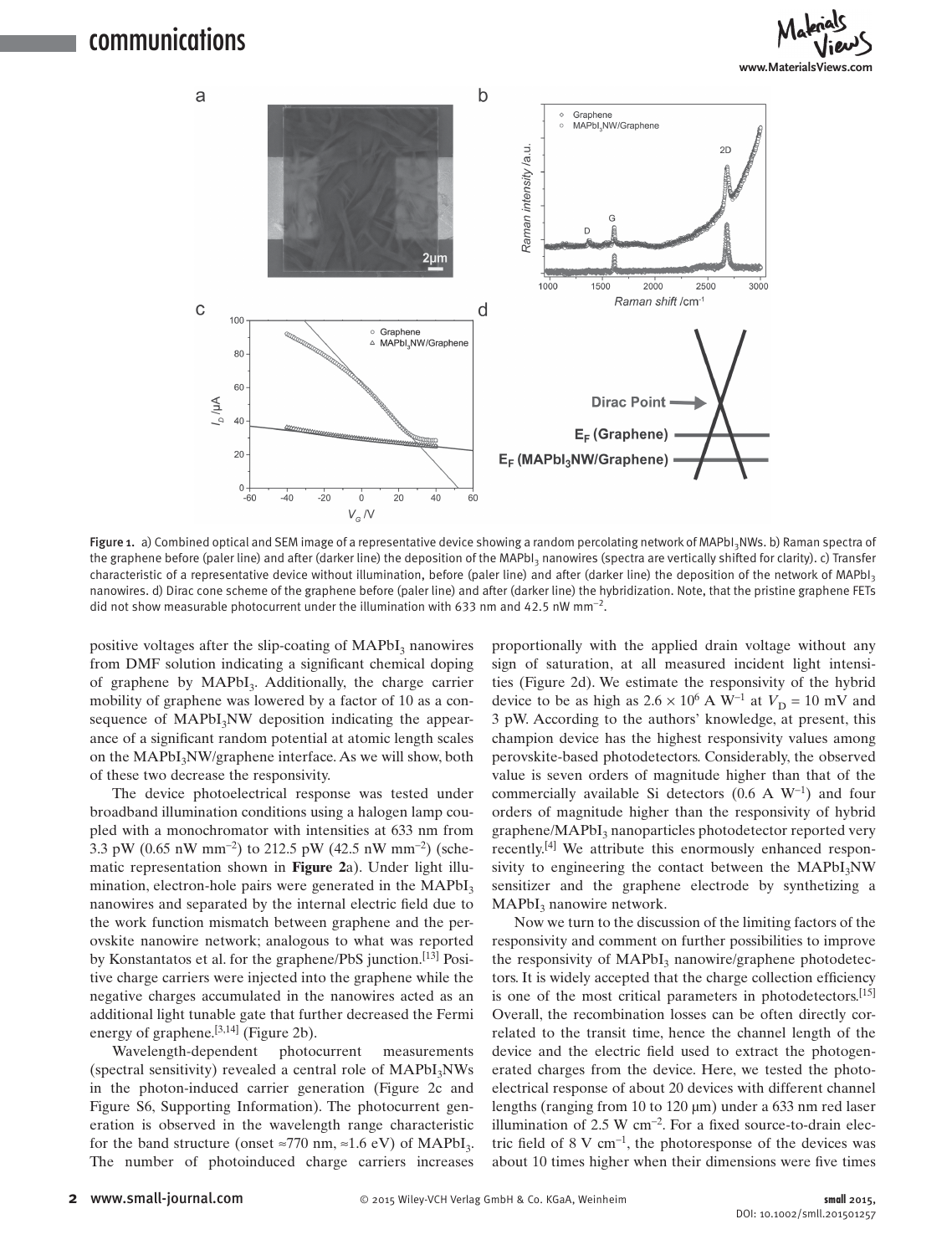# MICRO



Figure 2. a) Schematic representation of the measurement setup. b) Electronic band diagram of the MAPbI3NW/graphene heterojunction for gate voltages ( $V_G$ ) lower than the charge neutrality point.  $E_V$  and  $E_C$  indicate the valence and conduction band of MAPbI<sub>3</sub>NW, respectively. The injection of the photogenerated holes into the graphene is facilitated by the built-in field formed at the junction. The electrons accumulated in the perovskite nanowires generate an electric field that shifts further Fermi level (*E<sub>F</sub>*) of graphene. c) Variation of the current in the device as a function of the wavelength (spectral sensitivity) of the incident light (note, that the data are qualitative only). The sharp increase below ≈770 nm, i.e., below the bandgap of MAPbI<sub>3</sub>NW testifies that the photosensitivity is due to the MAPbI<sub>3</sub>NW network. d) Output characteristic of the photodetector for different incident light intensities. The linear behavior and absence of saturation indicate the possibility that higher responsivity can be reached increasing the voltage between the two metal contacts.

smaller (**Figure** 3a). We attribute this 10-fold increase in responsivity to a more effective collection of the photogenerated charge carriers in the device. The scaling law indicates the crucial role of  $MAPbI_3$  nanowire/graphene interface quality and demonstrates that miniaturization is a way forward to further improve the photodetector performance.

The undeniable role of the quality of  $MAPbI_3NW/gra$ phene interface is also indicated by the time dependence of the photocurrent. The time response showed characteristic rise and fall times of ≈55 s and ≈75 s of the photocurrent, respectively (Figure 3b). Even though our perovskite nanowire-based hybrid photodetector is faster than other highly efficient graphene-based photodetectors,  $[10]$  the measured response time values are still much longer than the instrinsic photoresponse time of the methylammonium lead iodide perovskite.<sup>[16]</sup> and other perovskite-based photodetectors (see details in the Supporting Information: Comparative table of the performances of the best-in-class graphene and  $MAPbI_3$  photodetectors).<sup>[3,4,9]</sup> As may be observed in Figure 3b the response times can be divided into two components. The fast component has characteristic time scales of ≈5 s (corresponding to ≈70% decay) and the slow component attributed to the multiplicity of charge traps in the nanowire film stems from different surface states.  $[17]$  It is reasonable to suppose that the improvement of the interface between the

graphene and the nanowires and the reduction of the defect density states could significantly increase the responsivity, decrease the trapped electron lifetime, hence, reduce the charactereistic response times from tens of seconds down to a few milliseconds or shorter.

 Currently little is known about the physicochemical properties of the interfaces of organolead halide perovskites and carbon nanostructures such as fullerenes, graphene, and carbon nanotubes. In solid-state perovskite-based solar cells, integrated carbon nanomaterials of different dimensionalities play a beneficial role on the photovoltaic device stability (i.e., reduced *I–V* hysteresis, anticorrosive effect, efficient charge collector, and moisture protection), as recently demonstrated by several research groups.<sup>[18]</sup> Nevertheless, little is known about the physicochemical properties of these interfaces and their role in the charge-transfer process. In order to test the MAPbI<sub>3</sub>NW/graphene electronic junction, we have fabricated two terminal longitudinal devices with perovskite nanowire active layer and two graphene contacts (Figure S3, Supporting Information). These devices showed linear *I–V* characteristics proving that there is a non-rectifying ohmic-type contact between the CVD graphene and the  $MAPbI<sub>3</sub>NW$ (Figure S4, Supporting Information). This result is somewhat surprising, since it is well known that, e.g., in circuit fabrication generating low-resistance ohmic contact allowing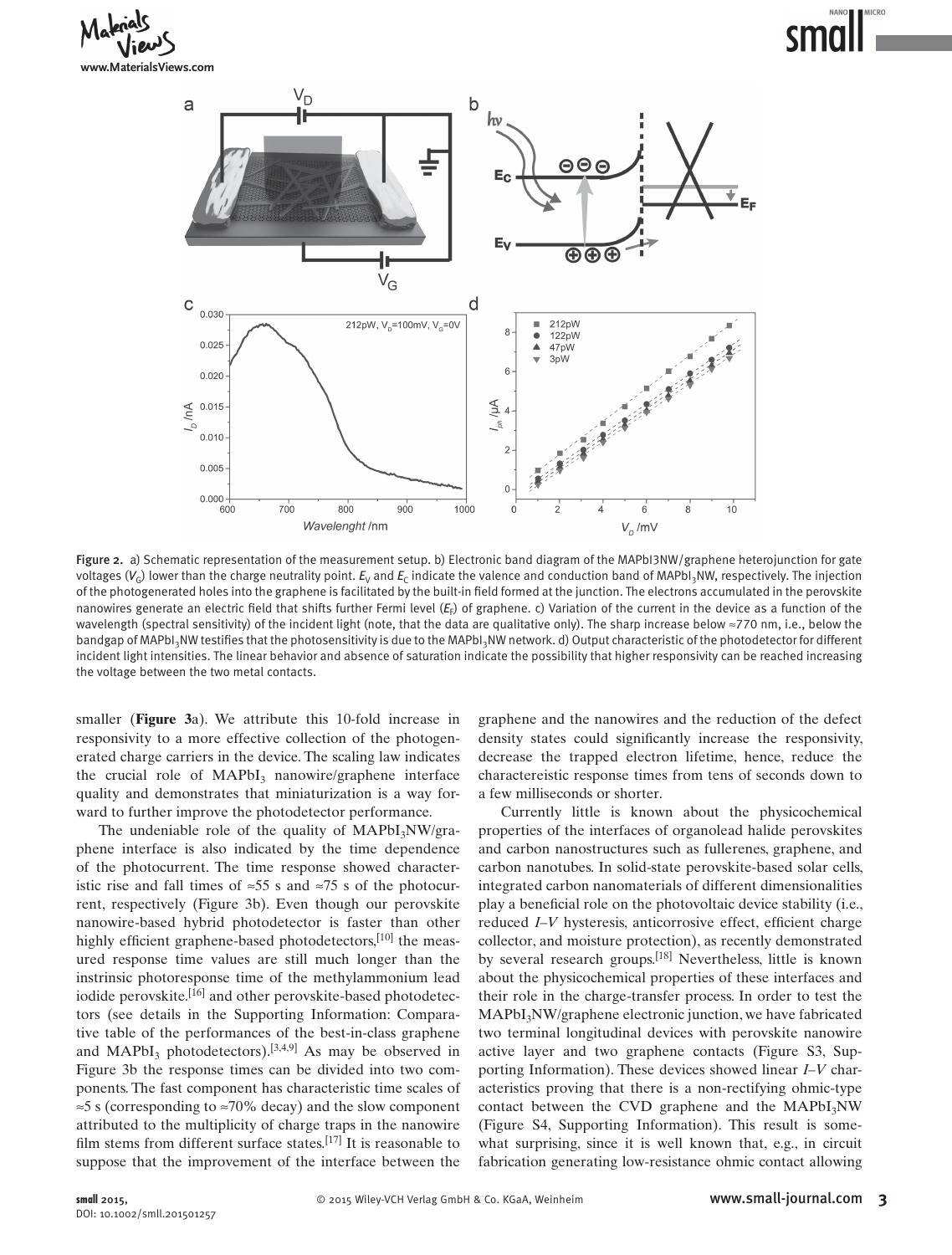

Figure 3. a) Relative variation of the responsivity as a function of the device length for a fixed source-to-drain electric field  $E = 0.83$  V cm<sup>-1</sup>. b) Time response of a representative device. Two regimes can be identified: a fast one corresponding to ≈70% decay (≈5 s) and a slow one of ≈75 s associated with the charge traps in nanowire film. c) Responsivity of the device for different incident light intensities. Dashed line shows extrapolation towards lower intensities. d) Photocurrent of the bottom-gated device as a function of both the applied bias and gate voltage. The performance of the device increases with both voltages. Inset presents the photogating  $V_{ph}$  as a function of light intensity.  $V_{ph}$  rises rapidly with increasing light intensity and saturates about 1  $\mu$ W.

the photogenerated charges to flow easily in both directions between a metal and a semiconductor usually requires careful techniques. The strong reducing/oxidizing power of the highly concentrated ionic solution of methylammonium lead iodide in organic solvents brought in contact with graphene during the slip-coating process has twofold role in the ohmic contact formation. First, it acts as the source of perovskite crystallization. Second, during the nanowire growth, it creates a highly reducing environment (similar to high vacuum cleaning and thermal annealing) and acts as a local "etchant" by removing, dissolving the adsorbed impurities. The perovskite nanowires then start to grow on the graphene surface by classical supersaturation-induced nucleation and crystal growth. Importantly, the anisotropic crystal growth is guided by the organic solvent itself through and intermediate solvatomorph formation and subsequent solvent evaporation induced perovskite crystallization, ultimately resulting in the formation of low-resistance ohmic contacts between the two materials. Currently we are investigating the redox properties of methylammonium lead iodide solutions more in detail. Conclusive data will be reported later.

As it is depicted in Figure 3d, in the  $MAPbI_3NW/gra$ phene transistor, the application of a transverse electric field (induced by the back-gate voltage  $V_G$ ) modulates the photoresponsivity by tuning the graphene conducting channel. Application of  $V_G = 50$  V increased the responsivity by 15% while inverting the voltage reduces the responsivity by about the same amount, indicating that reducing the shift of the graphene neutrality point enhances the responsivity. Future efforts, optimization and device engineering could result in more robust back-gate dielectrics sustaining larger electric fields. Overall, positive effect of augmented  $V_G$  on the response time is also expected. $[13]$ 

 The photogating effect, i.e., the shift in the charge neutrality point of the graphene upon light illumination to the MAPbI<sub>3</sub>NW/graphene interface is shown in Figure 3d inset. We estimated this shift by relating the photoinduced current variation to the values that the back-gate voltage should have to induce the same variation. As a consequence of the generated photocurrent, the shift of the Dirac point increases extremely fast for low intensities (Figure 3d inset). This is in good agreement with the observed reduction of the responsivity at high light-intensities, i.e., when the photogating effect is high.

 The photocurrent shows no saturation as a function of the drain voltage (Figure 2d) suggesting that higher responsivities could be readily achieved by applying a larger longitudinal electric field.<sup>[19]</sup> Our hybrid device acts as a solid-state photomultiplier converting 1 incoming photon (at 633 nm) to ≈4  $\times$  10<sup>6</sup> outgoing electrons. This suggests the potential